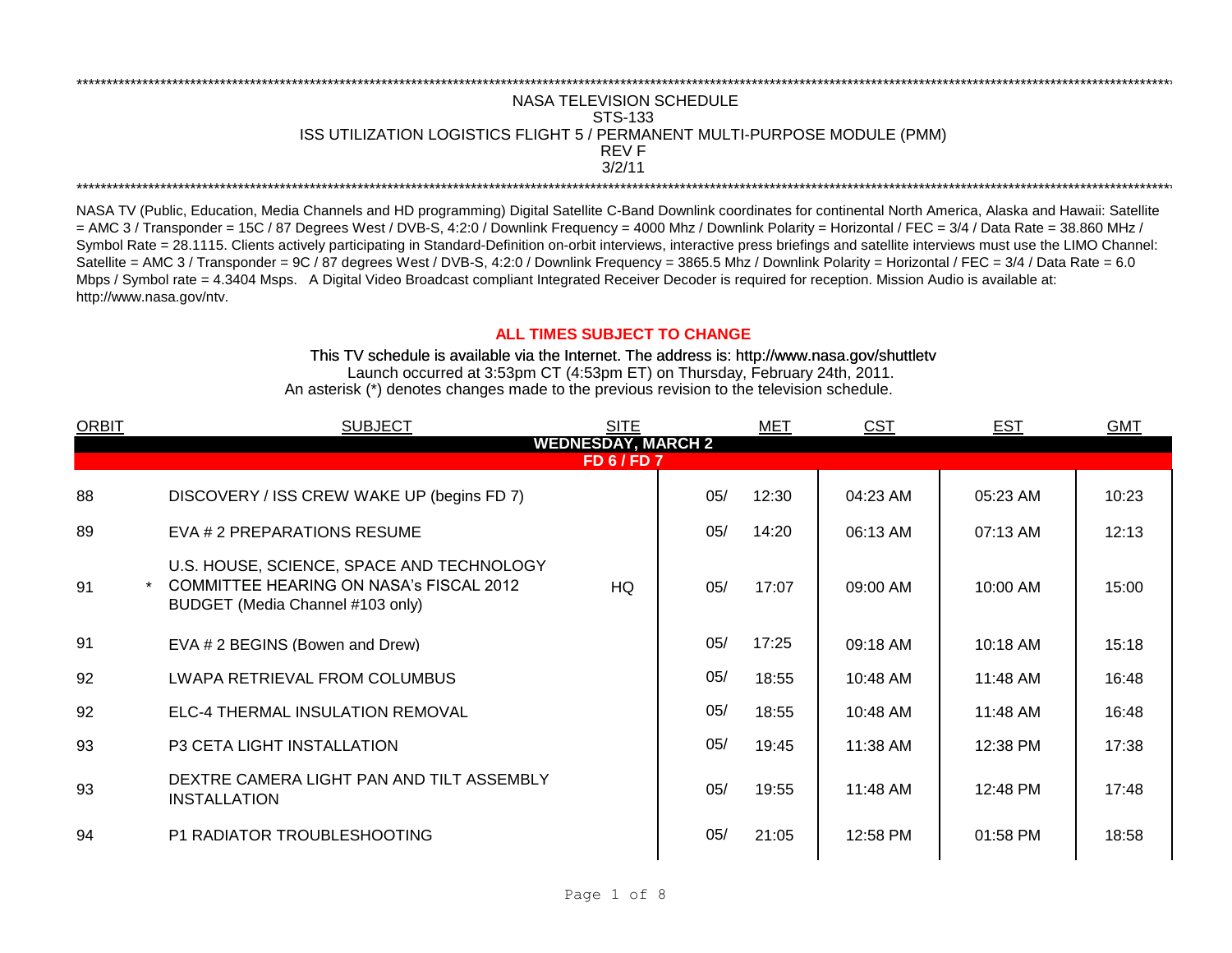| <b>ORBIT</b><br>95 |                          | <b>SUBJECT</b><br>TRANQUILITY THERMAL INSULATION REMOVAL            | <b>SITE</b>    | 05/ | <b>MET</b><br>22:15 | <b>CST</b><br>02:08 PM | <b>EST</b><br>03:08 PM | <b>GMT</b><br>20:08 |  |  |  |
|--------------------|--------------------------|---------------------------------------------------------------------|----------------|-----|---------------------|------------------------|------------------------|---------------------|--|--|--|
| 95                 |                          |                                                                     |                | 05/ | 22:50               |                        |                        | 20:43               |  |  |  |
|                    |                          | DEXTRE CAMERA COVER INSTALLATION                                    |                |     |                     | 02:43 PM               | 03:43 PM               |                     |  |  |  |
| 96                 |                          | EVA# 2 ENDS                                                         |                | 05/ | 23:55               | 03:48 PM               | 04:48 PM               | 21:48               |  |  |  |
| 97                 |                          | <b>MISSION STATUS BRIEFING</b>                                      | <b>JSC</b>     | 06/ | 02:07               | 06:00 PM               | 07:00 PM               | 00:00               |  |  |  |
| 98                 |                          | <b>VIDEO FILE</b>                                                   | HQ             | 06/ | 03:07               | 07:00 PM               | 08:00 PM               | 01:00               |  |  |  |
| 98                 |                          | <b>ISS CREW SLEEP BEGINS</b>                                        |                | 06/ | 03:30               | 07:23 PM               | 08:23 PM               | 01:23               |  |  |  |
| 98                 |                          | <b>DISCOVERY CREW SLEEP BEGINS</b>                                  |                | 06/ | 04:00               | 07:53 PM               | 08:53 PM               | 01:53               |  |  |  |
| 99                 |                          | FLIGHT DAY 7 HIGHLIGHTS (replayed on the hour during<br>crew sleep) | <b>JSC</b>     | 06/ | 04:07               | 08:00 PM               | 09:00 PM               | 02:00               |  |  |  |
|                    | <b>THURSDAY, MARCH 3</b> |                                                                     |                |     |                     |                        |                        |                     |  |  |  |
|                    |                          |                                                                     | <b>FD7/FD8</b> |     |                     |                        |                        |                     |  |  |  |
| 102                |                          | <b>ISS FLIGHT DIRECTOR UPDATE</b>                                   | <b>JSC</b>     | 06/ | 09:52               | 01:45 AM               | 02:45 AM               | 07:45               |  |  |  |
| 103                |                          | ISS FLIGHT DIRECTOR UPDATE REPLAY                                   | <b>JSC</b>     | 06/ | 10:52               | 02:45 AM               | 03:45 AM               | 08:45               |  |  |  |
| 104                |                          | DISCOVERY / ISS CREW WAKE UP (begins FD 8)                          |                | 06/ | 12:00               | 03:53 AM               | 04:53 AM               | 09:53               |  |  |  |
| 106                |                          | CNN / WTTG-TV / WTSP-TV / KNBC-TV<br><b>LIVE INTERVIEWS</b>         | <b>ISS Ku</b>  | 06/ | 15:15               | 07:08 AM               | 08:08 AM               | 13:08               |  |  |  |
| 106                |                          | DISCOVERY / ISS TRANSFERS RESUME                                    |                | 06/ | 15:40               | 07:33 AM               | 08:33 AM               | 13:33               |  |  |  |
| 107                |                          | MSNBC / WXIA-TV / FOX NEWS RADIO<br><b>LIVE INTERVIEWS</b>          | ISS Ku         | 06/ | 17:40               | 09:33 AM               | 10:33 AM               | 15:33               |  |  |  |
| 108                |                          | <b>VIDEO FILE</b>                                                   | HQ             | 06/ | 19:07               | 11:00 AM               | 12:00 PM               | 17:00               |  |  |  |
| 108                |                          | DISCOVERY CREW OFF DUTY PERIOD                                      |                | 06/ | 19:10               | 11:03 AM               | 12:03 PM               | 17:03               |  |  |  |
| 109                |                          | STS-133 SOLID ROCKET BOOSTER VIDEO                                  | <b>JSC</b>     | 06/ | 20:07               | 12:00 PM               | 01:00 PM               | 18:00               |  |  |  |
| 110                |                          | STS-133 SOLID ROCKET BOOSTER VIDEO REPLAY                           | <b>JSC</b>     | 06/ | 23:07               | 03:00 PM               | 04:00 PM               | 21:00               |  |  |  |
| 112                |                          | <b>MISSION STATUS BRIEFING</b>                                      | <b>JSC</b>     | 07/ | 01:07               | 05:00 PM               | 06:00 PM               | 23:00               |  |  |  |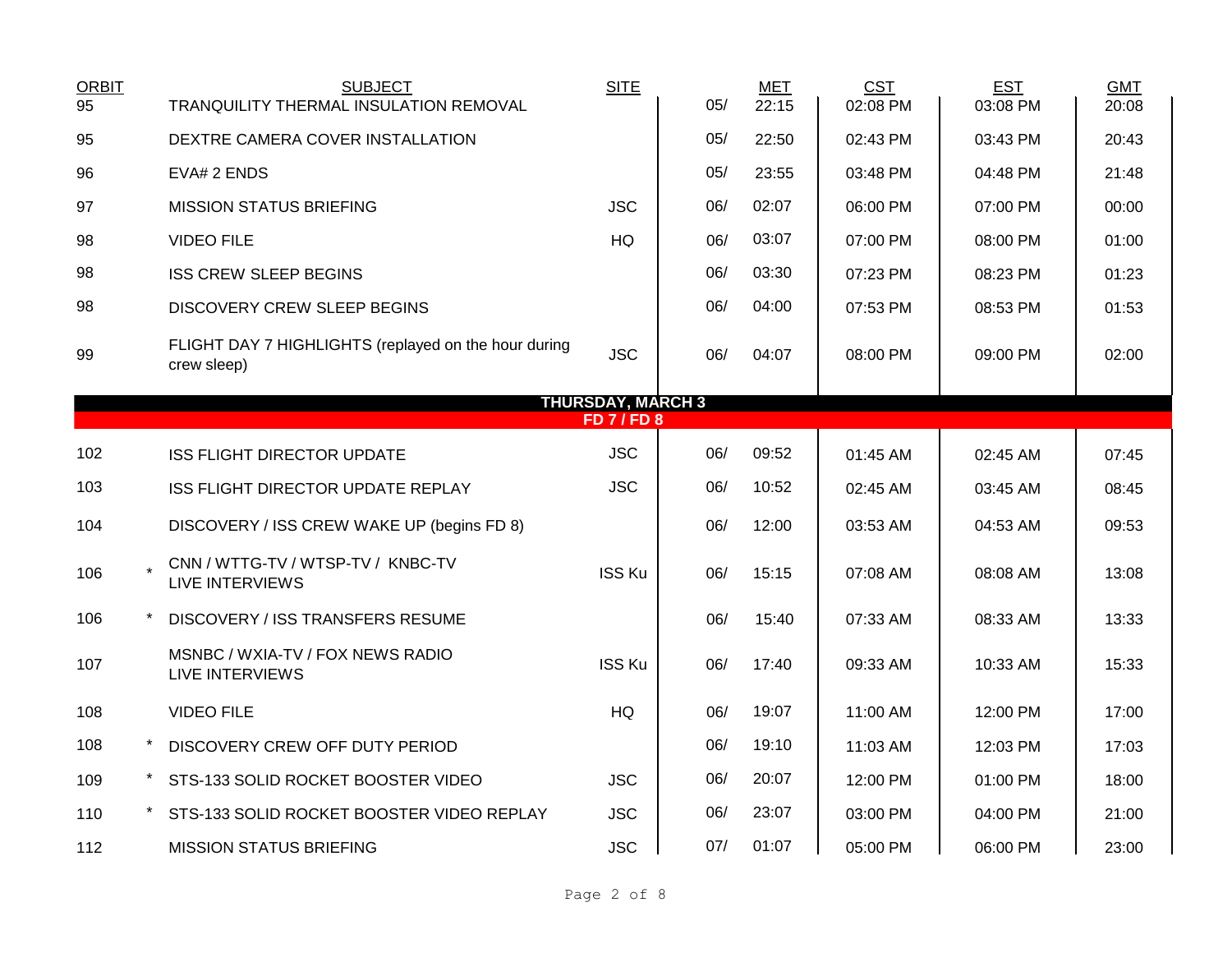| <b>ORBIT</b>           |  | <b>SUBJECT</b>                                                                                                                                                                                                                       | <b>SITE</b>   |     |  | <b>MET</b> | <b>CST</b> | <b>EST</b> | <b>GMT</b> |  |  |
|------------------------|--|--------------------------------------------------------------------------------------------------------------------------------------------------------------------------------------------------------------------------------------|---------------|-----|--|------------|------------|------------|------------|--|--|
| 112                    |  | STS-133 SOLID ROCKET BOOSTER VIDEO REPLAY                                                                                                                                                                                            | <b>JSC</b>    | 07/ |  | 01:37      | 05:30 PM   | 06:30 PM   | 23:30      |  |  |
| 114                    |  | <b>ISS CREW SLEEP BEGINS</b>                                                                                                                                                                                                         |               | 07/ |  | 03:00      | 06:53 PM   | 07:53 PM   | 00:53      |  |  |
| 114                    |  | DISCOVERY CREW SLEEP BEGINS                                                                                                                                                                                                          |               | 07/ |  | 03:30      | 07:23 PM   | 08:23 PM   | 01:23      |  |  |
| 114                    |  | FLIGHT DAY 8 HIGHLIGHTS (replayed on the hour during<br>crew sleep)                                                                                                                                                                  | <b>JSC</b>    | 07/ |  | 04:07      | 08:00 PM   | 09:00 PM   | 02:00      |  |  |
| <b>FRIDAY, MARCH 4</b> |  |                                                                                                                                                                                                                                      |               |     |  |            |            |            |            |  |  |
| FD8/FD9                |  |                                                                                                                                                                                                                                      |               |     |  |            |            |            |            |  |  |
| 117                    |  | <b>ISS FLIGHT DIRECTOR UPDATE</b>                                                                                                                                                                                                    | <b>JSC</b>    | 07/ |  | 08:52      | 12:45 AM   | 01:45 AM   | 06:45      |  |  |
| 119                    |  | GLORY/TAURUS LAUNCH COVERAGE (Public and HD<br>Channels only through 4:30am CT; launch scheduled at<br>4:09am CT; STS-133 mission coverage continues on the<br>Media Channel only through 4:30am CT; then resumes on<br>all chanels) | <b>VAFB</b>   | 07/ |  | 10:37      | 02:30 AM   | 03:30 AM   | 08:30      |  |  |
| 119                    |  | ISS FLIGHT DIRECTOR UPDATE REPLAY                                                                                                                                                                                                    | <b>JSC</b>    | 07/ |  | 10:52      | 02:45 AM   | 03:45 AM   | 08:45      |  |  |
| 119                    |  | DISCOVERY / ISS CREW WAKE UP (begins FD 9)                                                                                                                                                                                           |               | 07/ |  | 11:30      | 03:23 AM   | 04:23 AM   | 09:23      |  |  |
| 121                    |  | <b>U.S. PAO EDUCATIONAL EVENT</b>                                                                                                                                                                                                    | <b>ISS Ku</b> | 07/ |  | 14:15      | 06:08 AM   | 07:08 AM   | 12:08      |  |  |
| 121                    |  | PMM OUTFITTING BEGINS                                                                                                                                                                                                                |               | 07/ |  | 14:40      | 06:33 AM   | 07:33 AM   | 12:33      |  |  |
| 123                    |  | JOINT CREW NEWS CONFERENCE                                                                                                                                                                                                           | <b>ISS Ku</b> | 07/ |  | 17:55      | 09:48 AM   | 10:48 AM   | 15:48      |  |  |
| 124                    |  | PMM OUTFITTING CONTINUES                                                                                                                                                                                                             |               | 07/ |  | 19:00      | 10:53 AM   | 11:53 AM   | 16:53      |  |  |
| 124                    |  | INTERPRETED REPLAY OF JOINT CREW NEWS                                                                                                                                                                                                | <b>JSC</b>    | 07/ |  | 19:07      | 11:00 AM   | 12:00 PM   | 17:00      |  |  |
| 125                    |  | <b>VIDEO FILE</b>                                                                                                                                                                                                                    | HQ            | 07/ |  | 20:07      | 12:00 PM   | 01:00 PM   | 18:00      |  |  |
| 129                    |  | <b>MISSION STATUS BRIEFING</b>                                                                                                                                                                                                       | <b>JSC</b>    | 07/ |  | 01:07      | 05:00 PM   | 06:00 PM   | 23:00      |  |  |
| 129                    |  | <b>ISS CREW SLEEP BEGINS</b>                                                                                                                                                                                                         |               | 08/ |  | 02:00      | 05:53 PM   | 06:53 PM   | 23:53      |  |  |
| 129                    |  | DISCOVERY CREW SLEEP BEGINS                                                                                                                                                                                                          |               | 08/ |  | 02:30      | 06:23 PM   | 07:23 PM   | 00:23      |  |  |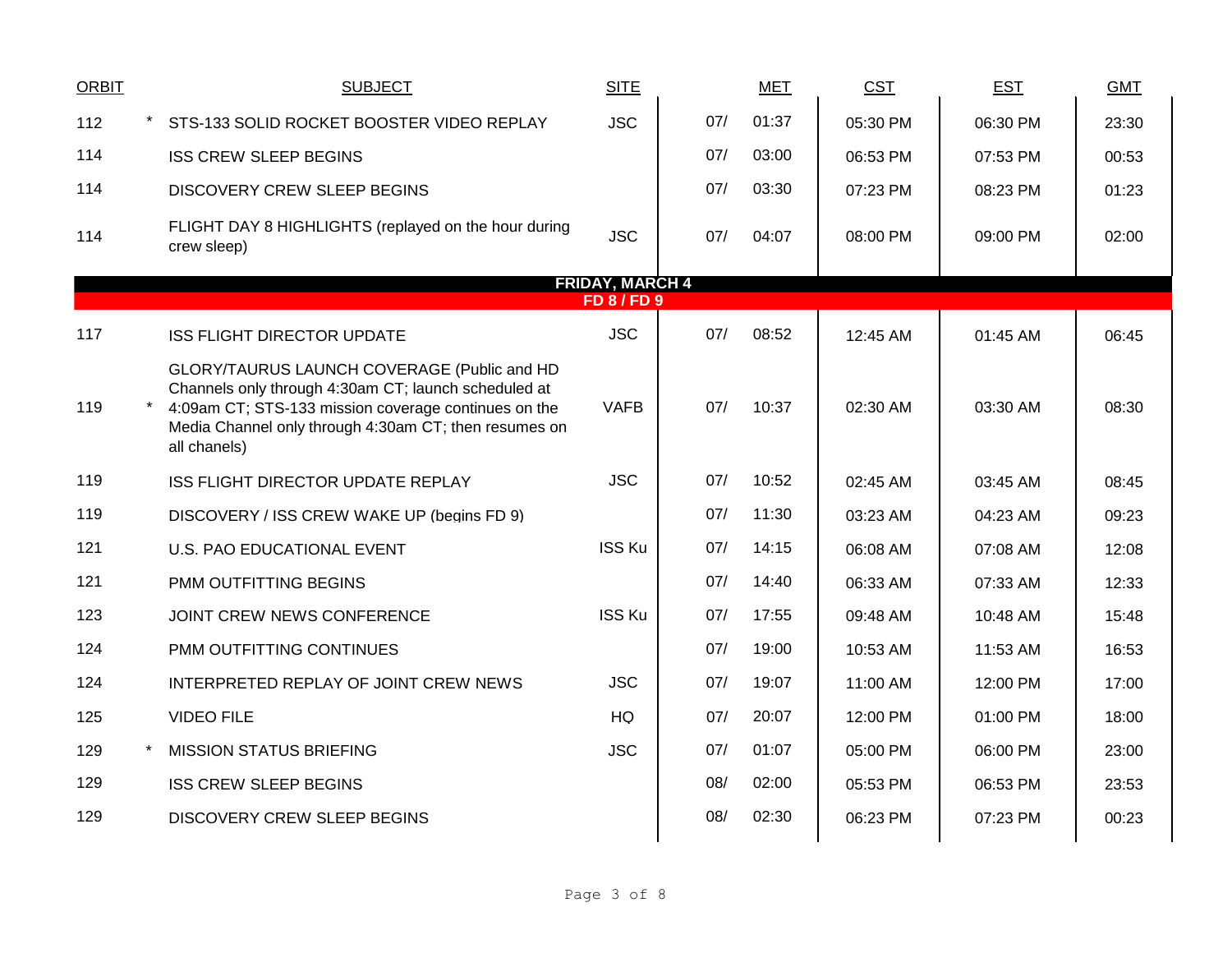| <b>ORBIT</b> | <b>SUBJECT</b>                                                       | <b>SITE</b>              |     | <b>MET</b> | <b>CST</b> | <b>EST</b> | <b>GMT</b> |  |  |  |
|--------------|----------------------------------------------------------------------|--------------------------|-----|------------|------------|------------|------------|--|--|--|
| 129          | FLIGHT DAY 9 HIGHLIGHTS (replayed on the hour during<br>crew sleep)  | <b>JSC</b>               | 08/ | 03:07      | 07:00 PM   | 08:00 PM   | 01:00      |  |  |  |
|              |                                                                      | <b>SATURDAY, MARCH 5</b> |     |            |            |            |            |  |  |  |
| <b>FD10</b>  |                                                                      |                          |     |            |            |            |            |  |  |  |
| 133          | <b>ISS FLIGHT DIRECTOR UPDATE</b>                                    | <b>JSC</b>               | 08/ | 08:52      | 12:45 AM   | 01:45 AM   | 06:45      |  |  |  |
| 132          | ISS FLIGHT DIRECTOR UPDATE REPLAY                                    | <b>JSC</b>               | 08/ | 10:07      | 02:00 AM   | 03:00 AM   | 08:00      |  |  |  |
| 135          | DISCOVERY / ISS CREW WAKE UP (begins FD 10)                          |                          | 08/ | 10:30      | 02:23 AM   | 03:23 AM   | 08:23      |  |  |  |
| 137          | <b>DISCOVERY / ISS TRANSFERS RESUME</b>                              |                          | 08/ | 14:05      | 05:58 AM   | 06:58 AM   | 11:58      |  |  |  |
| 139          | DISCOVERY CREW OFF-DUTY PERIOD                                       |                          | 08/ | 17:50      | 09:43 AM   | 10:43 AM   | 15:43      |  |  |  |
| 141          | RENDEZVOUS TOOL CHECKOUT                                             |                          | 08/ | 20:35      | 12:28 PM   | 01:28 PM   | 18:28      |  |  |  |
| 142          | <b>MISSION STATUS BRIEFING</b>                                       | <b>JSC</b>               | 08/ | 20:37      | 12:30 PM   | 01:30 PM   | 18:30      |  |  |  |
| 142          | DISCOVERY / ISS FAREWELL AND HATCH CLOSURE                           |                          | 08/ | 22:05      | 01:58 PM   | 02:58 PM   | 19:58      |  |  |  |
| 142          | CENTERLINE CAMERA INSTALLATION                                       |                          | 08/ | 23:05      | 02:58 PM   | 03:58 PM   | 20:58      |  |  |  |
| 144          | <b>ISS CREW SLEEP BEGINS</b>                                         |                          | 09/ | 01:30      | 05:23 PM   | 06:23 PM   | 23:23      |  |  |  |
| 144          | DISCOVERY CREW SLEEP BEGINS                                          |                          | 09/ | 02:00      | 05:53 PM   | 06:53 PM   | 23:53      |  |  |  |
| 145          | FLIGHT DAY 10 HIGHLIGHTS (replayed on the hour during<br>crew sleep) | <b>JSC</b>               | 09/ | 02:07      | 06:00 PM   | 07:00 PM   | 00:00      |  |  |  |
|              |                                                                      | <b>SUNDAY, MARCH 6</b>   |     |            |            |            |            |  |  |  |
|              |                                                                      | <b>FD11</b>              |     |            |            |            |            |  |  |  |
| 150          | DISCOVERY / ISS CREW WAKE UP (begins FD 11)                          |                          | 09/ | 10:00      | 01:53 AM   | 02:53 AM   | 07:53      |  |  |  |
| 152          | <b>DISCOVERY UNDOCKS FROM ISS</b>                                    |                          | 09/ | 13:45      | 05:38 AM   | 06:38 AM   | 11:38      |  |  |  |
| 152          | DISCOVERY FLYAROUND OF ISS BEGINS                                    |                          | 09/ | 14:15      | 06:08 AM   | 07:08 AM   | 12:08      |  |  |  |
| 153          | DISCOVERY FINAL SEPARATION FROM ISS                                  |                          | 09/ | 15:28      | 07:21 AM   | 08:21 AM   | 13:21      |  |  |  |
| 154          | SHUTTLE VTR PLAYBACK OF UNDOCKING                                    |                          | 09/ | 17:05      | 08:58 AM   | 09:58 AM   | 14:58      |  |  |  |
|              |                                                                      |                          |     |            |            |            |            |  |  |  |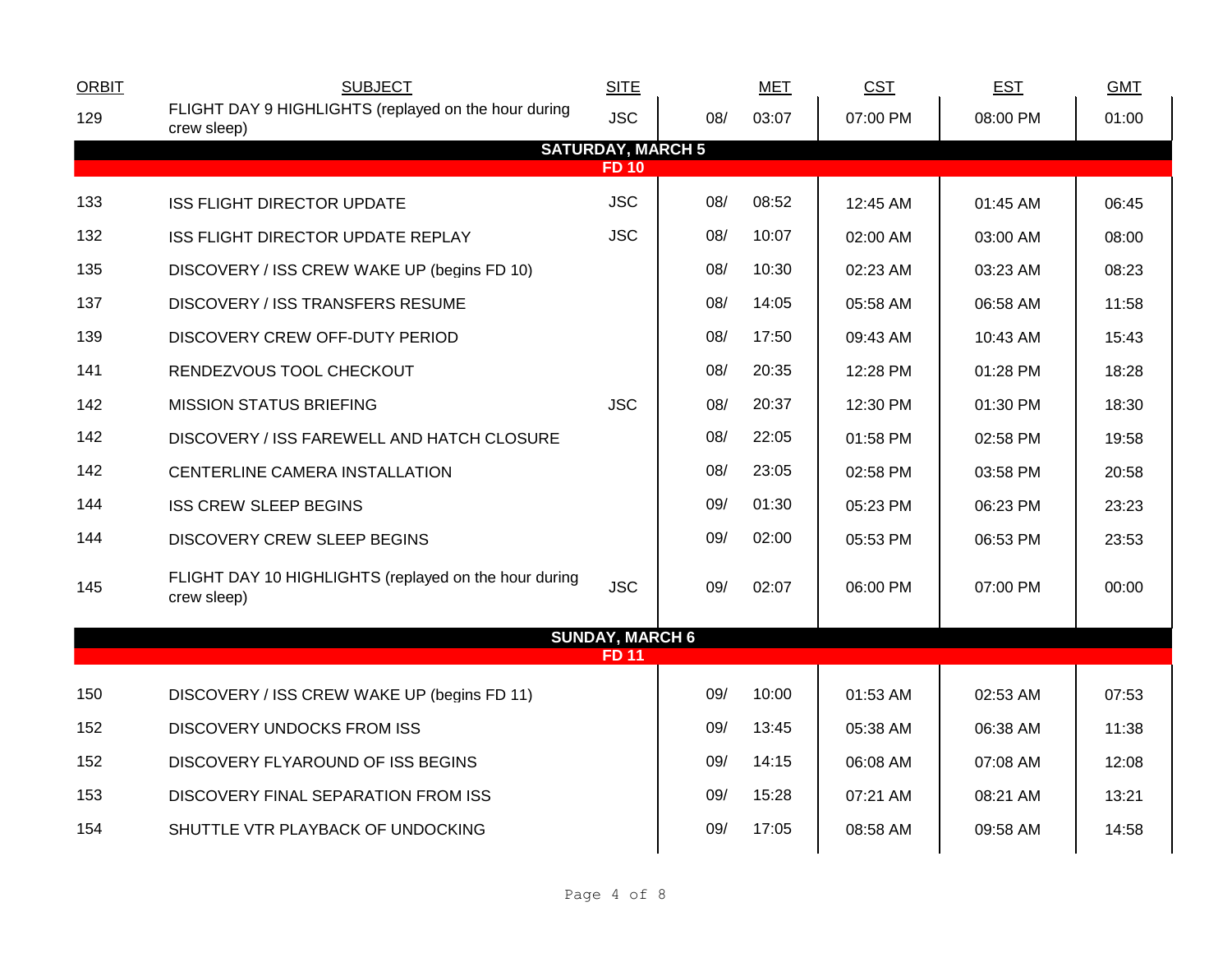| <b>ORBIT</b>                          | <b>SUBJECT</b>                                                                         | <b>SITE</b> |     | <b>MET</b> | <b>CST</b> | <b>EST</b> | <b>GMT</b> |  |  |
|---------------------------------------|----------------------------------------------------------------------------------------|-------------|-----|------------|------------|------------|------------|--|--|
| 155                                   | RMS/OBSS LATE INSPECTION OF DISCOVERY'S TPS                                            |             | 09/ | 18:00      | 09:53 AM   | 10:53 AM   | 15:53      |  |  |
| 157                                   | MISSION STATUS BRIEFING                                                                | <b>JSC</b>  | 09/ | 20:37      | 12:30 PM   | 01:30 PM   | 18:30      |  |  |
| 158                                   | <b>OBSS BERTH</b>                                                                      |             | 09/ | 22:20      | 02:13 PM   | 03:13 PM   | 20:13      |  |  |
| 158                                   | <b>MMT BRIEFING</b>                                                                    | <b>JSC</b>  | 09/ | 23:07      | 03:00 PM   | 04:00 PM   | 21:00      |  |  |
| 160                                   | DISCOVERY CREW SLEEP BEGINS                                                            |             | 10/ | 02:00      | 05:53 PM   | 06:53 PM   | 23:53      |  |  |
| 160                                   | FLIGHT DAY 11 HIGHLIGHTS (replayed on the hour during<br>crew sleep)                   | <b>JSC</b>  | 10/ | 02:07      | 06:00 PM   | 07:00 PM   | 00:00      |  |  |
| <b>MONDAY, MARCH 7</b><br><b>FD12</b> |                                                                                        |             |     |            |            |            |            |  |  |
|                                       |                                                                                        |             |     |            |            |            |            |  |  |
| 165                                   | DISCOVERY CREW WAKE UP (begins FD 12)<br>("Theme from Star Trek" by Alexander Courage) |             | 10/ | 10:00      | 01:53 AM   | 02:53 AM   | 07:53      |  |  |
| 167                                   | <b>FCS CHECKOUT</b>                                                                    |             | 10/ | 13:00      | 04:53 AM   | 05:53 AM   | 10:53      |  |  |
| 167                                   | <b>CABIN STOWAGE BEGINS</b>                                                            |             | 10/ | 13:05      | 04:58 AM   | 05:58 AM   | 10:58      |  |  |
| 168                                   | <b>RCS HOT-FIRE TEST</b>                                                               |             | 10/ | 14:10      | 06:03 AM   | 07:03 AM   | 12:03      |  |  |
| 171                                   | ABC NEWS / CBS NEWS / ASSOCIATED PRESS<br><b>LIVE INTERVIEWS</b>                       | <b>TDRE</b> | 10/ | 18:00      | 09:53 AM   | 10:53 AM   | 15:53      |  |  |
| 171                                   | DISCOVERY CREW TRIBUTE EVENT                                                           | <b>TDRE</b> | 10/ | 18:45      | 10:38 AM   | 11:38 AM   | 16:38      |  |  |
| 173                                   | <b>MISSION STATUS BRIEFING</b>                                                         | <b>JSC</b>  | 10/ | 21:07      | 01:00 PM   | 02:00 PM   | 19:00      |  |  |
| 174                                   | KU-BAND ANTENNA STOWAGE                                                                |             | 10/ | 23:10      | 03:03 PM   | 04:03 PM   | 21:03      |  |  |
| 176                                   | DISCOVERY CREW SLEEP BEGINS                                                            |             | 11/ | 02:00      | 05:53 PM   | 06:53 PM   | 23:53      |  |  |
| 176                                   | FLIGHT DAY 12 HIGHLIGHTS (replayed on the hour during<br>crew sleep)                   | <b>JSC</b>  | 11/ | 02:07      | 06:00 PM   | 07:00 PM   | 00:00      |  |  |
|                                       |                                                                                        |             |     |            |            |            |            |  |  |
|                                       |                                                                                        |             |     |            |            |            |            |  |  |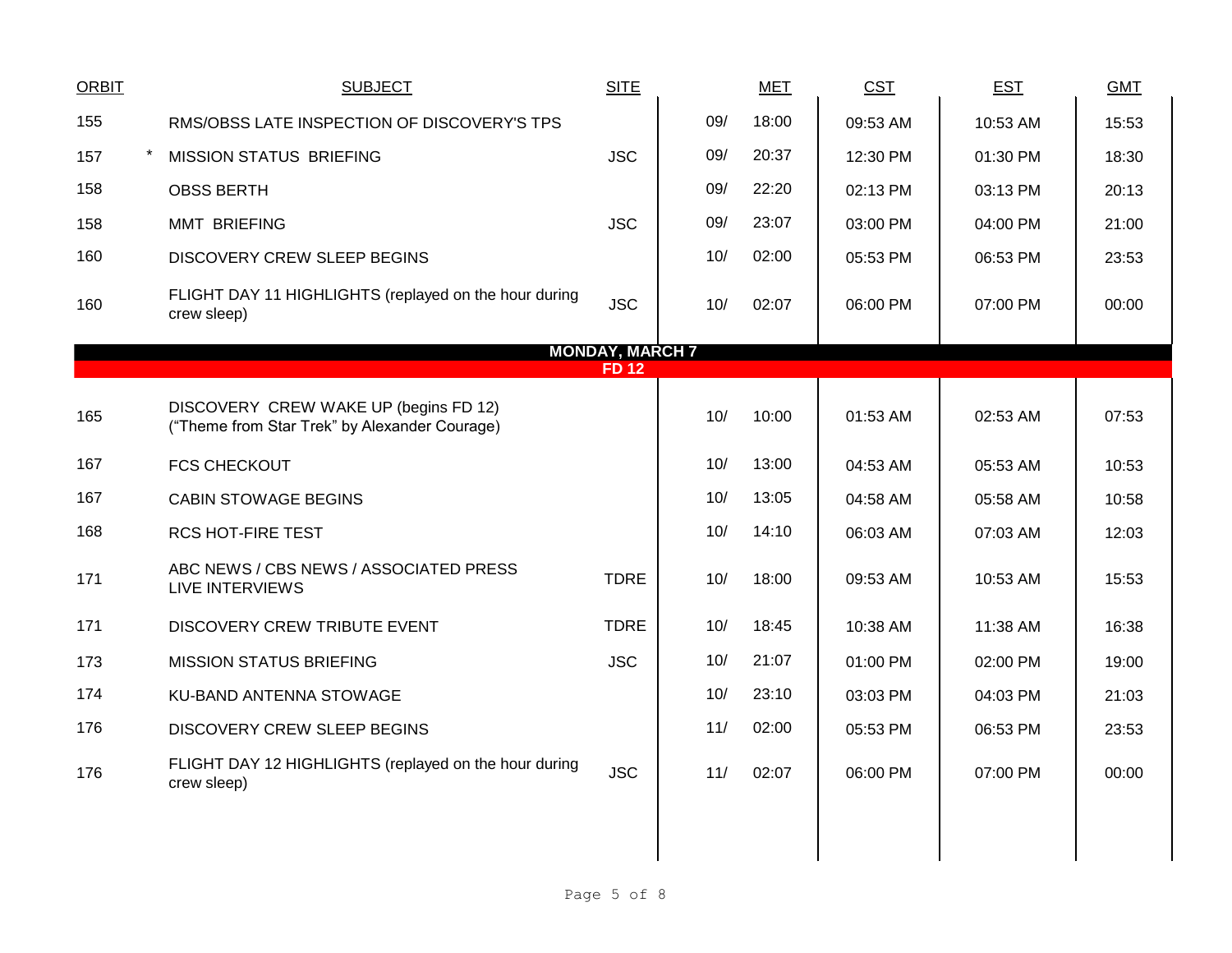| <b>ORBIT</b>            | <b>SUBJECT</b>                                                                              | <b>SITE</b> |     | MET   | CST              | <b>EST</b> | <b>GMT</b> |  |  |  |
|-------------------------|---------------------------------------------------------------------------------------------|-------------|-----|-------|------------------|------------|------------|--|--|--|
| <b>TUESDAY, MARCH 8</b> |                                                                                             |             |     |       |                  |            |            |  |  |  |
|                         | <b>FD13</b>                                                                                 |             |     |       |                  |            |            |  |  |  |
| 181                     | DISCOVERY CREW WAKE UP (begins FD 13)<br>("Blue Sky" by Big Head Todd and the Monsters)     |             | 11/ | 10:00 | 01:53 AM         | 02:53 AM   | 07:53      |  |  |  |
| 183                     | DISCOVERY DEORBIT PREPARATIONS BEGIN                                                        |             | 11/ | 13:40 | 05:33 AM         | 06:33 AM   | 11:33      |  |  |  |
| 184                     | PAYLOAD BAY DOOR CLOSING                                                                    |             | 11/ | 15:00 | 06:53 AM         | 07:53 AM   | 12:53      |  |  |  |
| 186                     | DISCOVERY DEORBIT BURN                                                                      |             | 11/ | 17:40 | 09:33 AM         | 10:33 AM   | 15:33      |  |  |  |
| 187                     | MILA C-BAND RADAR ACQUISITION OF DISCOVERY                                                  |             | 11/ | 18:30 | 10:23 AM         | 11:23 AM   | 16:23      |  |  |  |
| 187                     | <b>KSC LANDING</b>                                                                          | <b>KSC</b>  | 11/ | 18:43 | 10:36 AM         | 11:36 AM   | 16:36      |  |  |  |
|                         | POST-LANDING NEWS CONFERENCE                                                                | <b>KSC</b>  |     |       | NET L+2 HRS.     |            |            |  |  |  |
|                         | ENTRY FLIGHT CONTROL TEAM VIDEO REPLAY<br>(replayed after Post-Landing News Conference)     | <b>JSC</b>  |     |       | $\sim$ L+3 HRS.  |            |            |  |  |  |
|                         | STS-133 MISSION HIGHLIGHTS VIDEO REPLAY<br>(replayed after Entry Flight Control Team Video) | <b>JSC</b>  |     |       | $~$ - L+3.5 HRS. |            |            |  |  |  |
|                         | STS-133 CREW NEWS CONFERENCE (may be postponed<br>or cancelled)                             | <b>KSC</b>  |     |       | NET L+4.5 HRS.   |            |            |  |  |  |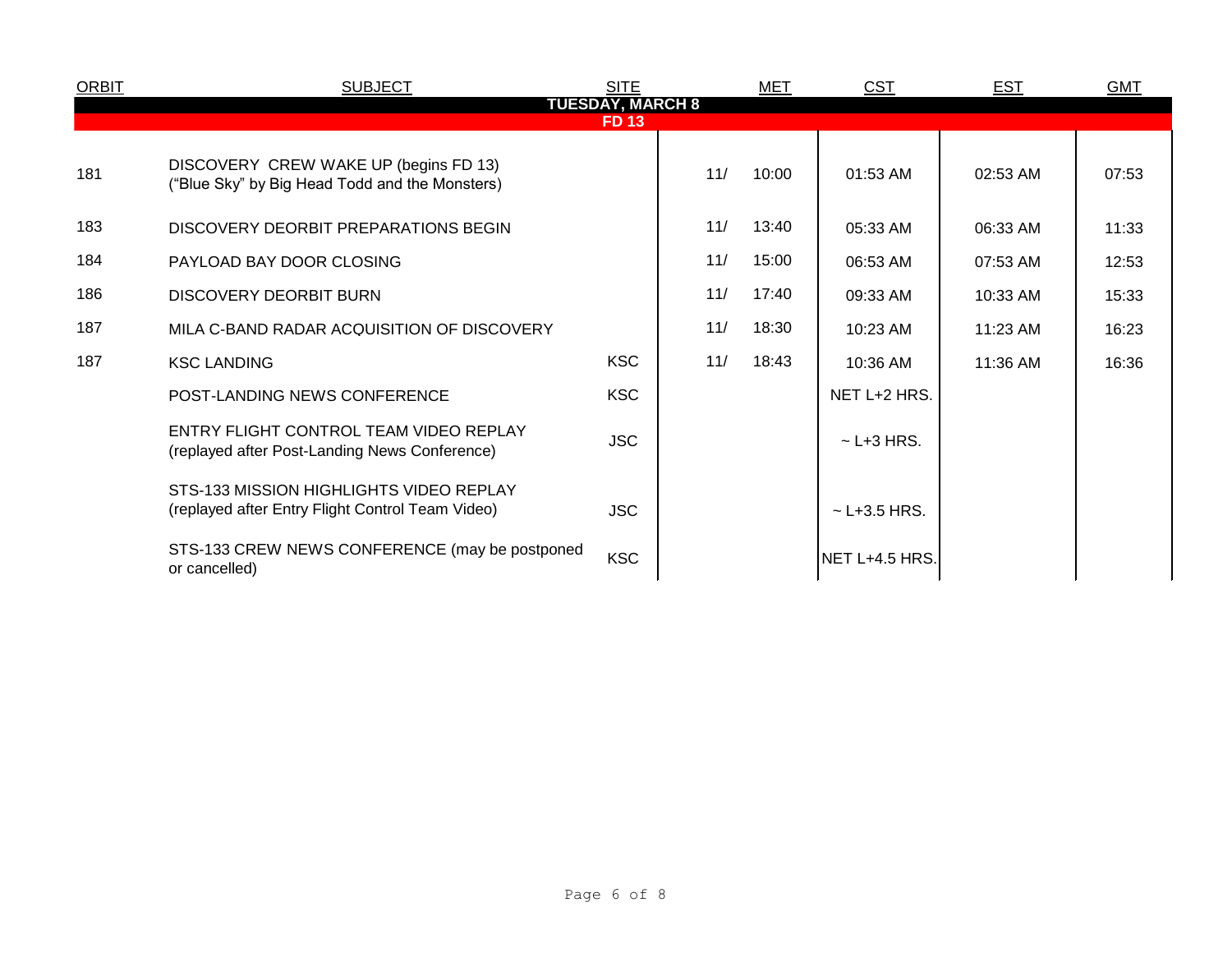| <b>ORBIT</b>    | <b>SUBJECT</b>                                                                                              | <b>SITE</b> | <b>MET</b> | <b>CST</b> | <b>EST</b> | <b>GMT</b> |  |  |  |  |
|-----------------|-------------------------------------------------------------------------------------------------------------|-------------|------------|------------|------------|------------|--|--|--|--|
|                 | <b>DEFINITION OF TERMS</b>                                                                                  |             |            |            |            |            |  |  |  |  |
| AMC:            | <b>Americom Satellite</b>                                                                                   |             |            |            |            |            |  |  |  |  |
| CDT:            | <b>Central Daylight Time</b>                                                                                |             |            |            |            |            |  |  |  |  |
| CETA:           | Crew and Equipment Translation Aid                                                                          |             |            |            |            |            |  |  |  |  |
| CLPA:           | Camera Light Pan Tilt Assembly                                                                              |             |            |            |            |            |  |  |  |  |
| Destiny:        | U.S. Laboratory on ISS                                                                                      |             |            |            |            |            |  |  |  |  |
| <b>ELC-4:</b>   | <b>Express Logistics Carrier #4</b>                                                                         |             |            |            |            |            |  |  |  |  |
| EMU:            | <b>Extravehicular Mobility Unit</b>                                                                         |             |            |            |            |            |  |  |  |  |
| <b>EOTP</b>     | Enhanced ORU Temporary Platform                                                                             |             |            |            |            |            |  |  |  |  |
| EDT:            | <b>Eastern Daylight Time</b>                                                                                |             |            |            |            |            |  |  |  |  |
| EVA:            | <b>Extravehicular Activity</b>                                                                              |             |            |            |            |            |  |  |  |  |
| FCS:            | <b>Flight Control System</b>                                                                                |             |            |            |            |            |  |  |  |  |
| FD:             | <b>Flight Day</b>                                                                                           |             |            |            |            |            |  |  |  |  |
| GMT:            | <b>Greenwich Mean Time</b>                                                                                  |             |            |            |            |            |  |  |  |  |
| Harmony:        | Node 2                                                                                                      |             |            |            |            |            |  |  |  |  |
| HD:             | <b>High Definition Television</b>                                                                           |             |            |            |            |            |  |  |  |  |
| HQ:             | <b>NASA Headquarters</b>                                                                                    |             |            |            |            |            |  |  |  |  |
| ISS:            | <b>International Space Station</b>                                                                          |             |            |            |            |            |  |  |  |  |
| JAXA:           | Japan Aerospace Exploration Agency                                                                          |             |            |            |            |            |  |  |  |  |
| JSC:            | Johnson Space Center                                                                                        |             |            |            |            |            |  |  |  |  |
| KSC:            | <b>Kennedy Space Center</b>                                                                                 |             |            |            |            |            |  |  |  |  |
| Ŀ.              | Launch or Landing time                                                                                      |             |            |            |            |            |  |  |  |  |
| LIMO:           | Live Interview Media Outlet channel                                                                         |             |            |            |            |            |  |  |  |  |
| LWAPA:          | Lightweight Adaptor Plate Assembly                                                                          |             |            |            |            |            |  |  |  |  |
| MECO:           | Main Engine Cut-Off                                                                                         |             |            |            |            |            |  |  |  |  |
| MET:            | Mission Elapsed Time, which begins at the moment of launch and is read: DAYS/HOURS:MINUTES. LAUNCH=00/00:00 |             |            |            |            |            |  |  |  |  |
| <b>MILA</b>     | Merritt Island, Florida Tracking Station                                                                    |             |            |            |            |            |  |  |  |  |
| MMT:            | <b>Mission Management Team</b>                                                                              |             |            |            |            |            |  |  |  |  |
| MS:             | <b>Mission Specialist</b>                                                                                   |             |            |            |            |            |  |  |  |  |
| NET:            | No Earlier Than                                                                                             |             |            |            |            |            |  |  |  |  |
| OBSS:           | <b>Orbiter Boom Sensor System</b>                                                                           |             |            |            |            |            |  |  |  |  |
| ODS:            | <b>Orbiter Docking System</b>                                                                               |             |            |            |            |            |  |  |  |  |
| OMS:            | <b>Orbital Maneuvering System</b>                                                                           |             |            |            |            |            |  |  |  |  |
| PAO:            | <b>Public Affairs office</b>                                                                                |             |            |            |            |            |  |  |  |  |
| PMM:            | Permanent Multipurpose Module                                                                               |             |            |            |            |            |  |  |  |  |
| RCS:            | <b>Reaction Control System</b>                                                                              |             |            |            |            |            |  |  |  |  |
| <b>R&amp;R:</b> | <b>Return and Replace</b>                                                                                   |             |            |            |            |            |  |  |  |  |
| RPM:            | Rendezvous Pitch Maneuver                                                                                   |             |            |            |            |            |  |  |  |  |
| RSS:            | <b>Rotate Servicing Structure</b>                                                                           |             |            |            |            |            |  |  |  |  |
| $S1$ :          | Starboard One truss segment on ISS                                                                          |             |            |            |            |            |  |  |  |  |
| SPDM:           | Special Purpose Dexterous Manipulator                                                                       |             |            |            |            |            |  |  |  |  |
| SRMS:           | Shuttle Remote Manipulator System on Discovery                                                              |             |            |            |            |            |  |  |  |  |
| <b>SSRMS:</b>   | Space Station Remote Manipulator System (Canadarm2 ISS Robotic Arm)                                         |             |            |            |            |            |  |  |  |  |